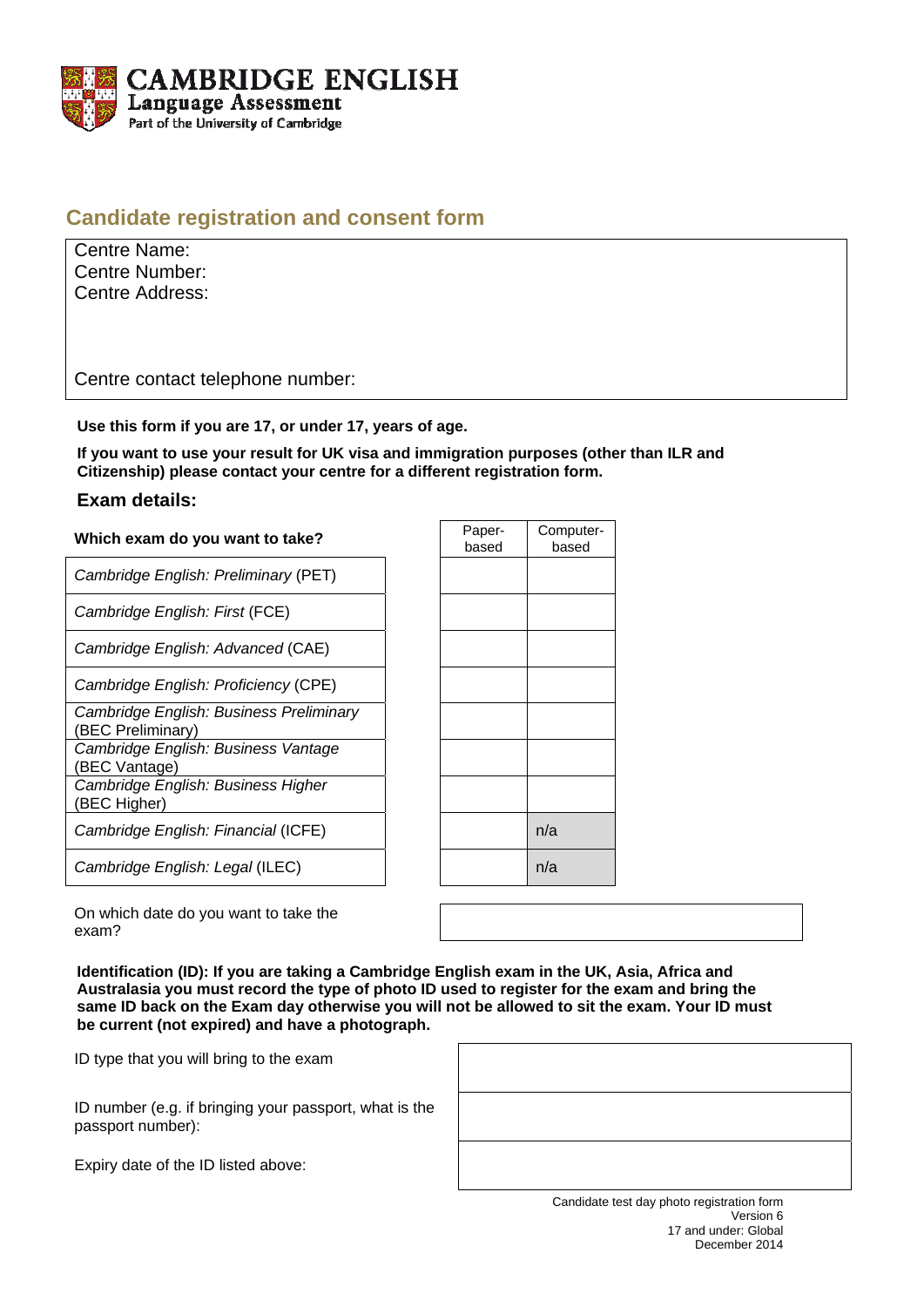## **Your details:**

| First<br>name:    | Family<br>name(s):           |      |        |
|-------------------|------------------------------|------|--------|
| Date of<br>birth: | Gender:                      | Male | Female |
| Email<br>address: |                              |      |        |
| Phone<br>number:  | Mobile/cell<br>phone number: |      |        |
|                   | City/town:                   |      |        |
| Address:          | Post/zip code:               |      |        |
|                   | Country:                     |      |        |

This is the address that your certificate will be sent to. If you want your centre to send it to a different address, please contact the centre directly.

| Name of institution where you are doing a<br>Cambridge English exam preparation<br>course (leave blank if you are not doing a<br>course):                       |                                 |                               |  |
|-----------------------------------------------------------------------------------------------------------------------------------------------------------------|---------------------------------|-------------------------------|--|
| Why are you taking the test?                                                                                                                                    | For studying abroad<br>For work | In which<br>country?<br>Other |  |
| Do you have any special requirements? For<br>example, modified materials for visual<br>difficulties, or special requirements because<br>of a medical condition. |                                 |                               |  |

## **Declaration:**

I am the parent/legal guardian of the candidate named on this form and I give consent to this person taking the Cambridge English exam selected above.

I understand that all individuals who want to take a Cambridge English exam are required to agree to all of the Terms and Conditions (a copy of which has been provided by the centre).

I agree to the candidate being admitted for the selected Cambridge English exam at the centre listed on this form and for the date listed here. The candidate will bring a valid photo ID with them on the test day, and I consent to them having their photo taken by the centre on the day of the Speaking test and/or the written papers. I agree for this photo to be held on the secure Cambridge English Language Assessment Results Verification site and viewed as set out below if I give my agreement on behalf of the candidate.